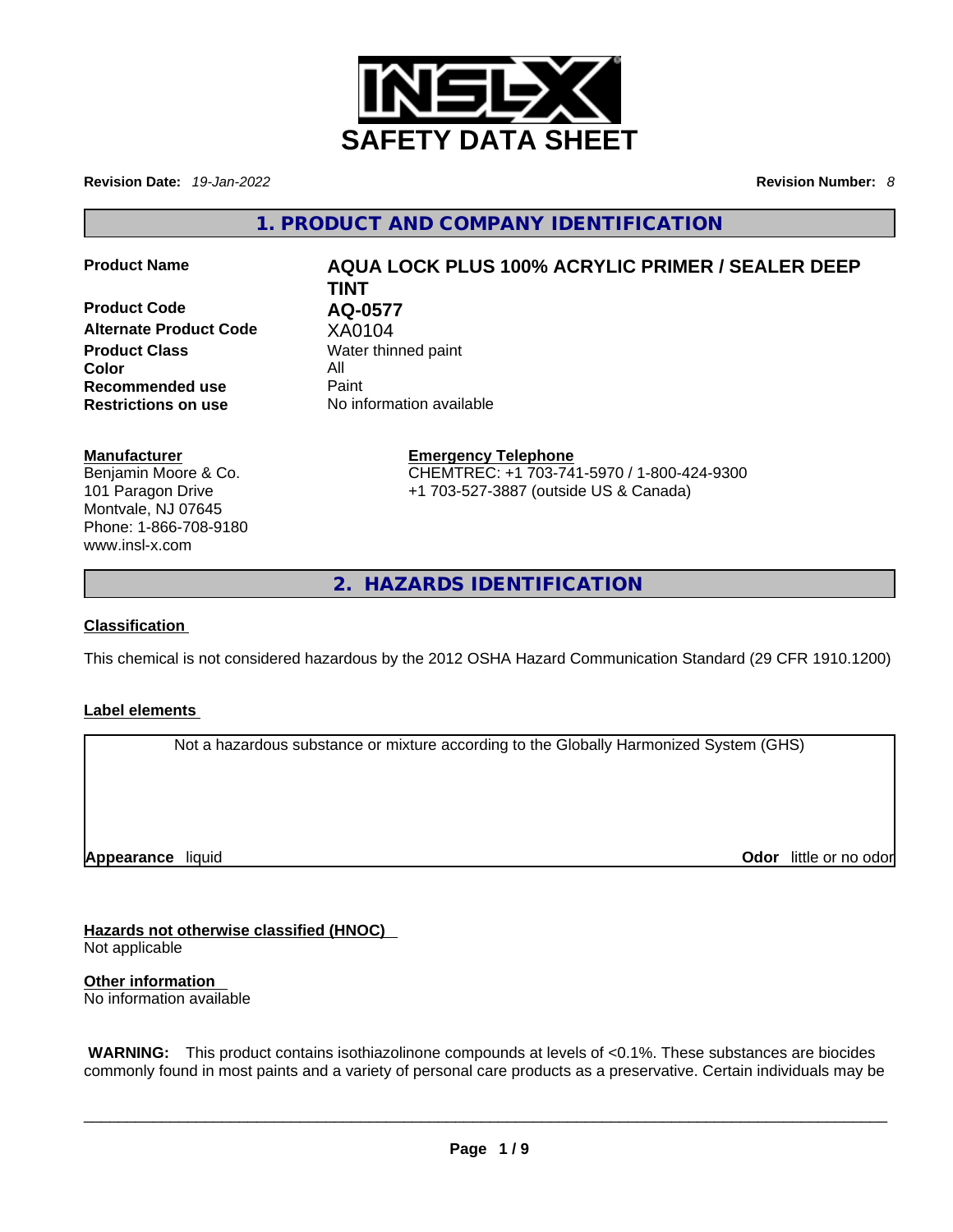sensitive or allergic to these substances, even at low levels.

# **3. COMPOSITION INFORMATION ON COMPONENTS**

| <b>Chemical name</b>            | CAS No.    | Weight-%    |
|---------------------------------|------------|-------------|
| Nepheline syenite               | 37244-96-5 | $25 - 30$   |
| Titanium dioxide                | 13463-67-7 | $5 - 10$    |
| 2-Amino-2-methly-1-propanol     | 124-68-5   | $0.1 - 0.5$ |
| Sodium C14-C16 olefin sulfonate | 68439-57-6 | $0.1 - 0.5$ |

|                                                  | 4. FIRST AID MEASURES                                                                                    |
|--------------------------------------------------|----------------------------------------------------------------------------------------------------------|
| <b>General Advice</b>                            | No hazards which require special first aid measures.                                                     |
| <b>Eye Contact</b>                               | Rinse thoroughly with plenty of water for at least 15 minutes and consult a<br>physician.                |
| <b>Skin Contact</b>                              | Wash off immediately with soap and plenty of water while removing all<br>contaminated clothes and shoes. |
| <b>Inhalation</b>                                | Move to fresh air. If symptoms persist, call a physician.                                                |
| Ingestion                                        | Clean mouth with water and afterwards drink plenty of water. Consult a physician<br>if necessary.        |
| <b>Most Important</b><br><b>Symptoms/Effects</b> | None known.                                                                                              |
| <b>Notes To Physician</b>                        | Treat symptomatically.                                                                                   |

**5. FIRE-FIGHTING MEASURES** 

| <b>Suitable Extinguishing Media</b>                                              | Use extinguishing measures that are appropriate to local<br>circumstances and the surrounding environment.                                   |
|----------------------------------------------------------------------------------|----------------------------------------------------------------------------------------------------------------------------------------------|
| Protective equipment and precautions for firefighters                            | As in any fire, wear self-contained breathing apparatus<br>pressure-demand, MSHA/NIOSH (approved or equivalent)<br>and full protective gear. |
| <b>Specific Hazards Arising From The Chemical</b>                                | Closed containers may rupture if exposed to fire or<br>extreme heat.                                                                         |
| Sensitivity to mechanical impact                                                 | No.                                                                                                                                          |
| Sensitivity to static discharge                                                  | No.                                                                                                                                          |
| <b>Flash Point Data</b><br>Flash point (°F)<br>Flash Point (°C)<br><b>Method</b> | Not applicable<br>Not applicable<br>Not applicable                                                                                           |
|                                                                                  |                                                                                                                                              |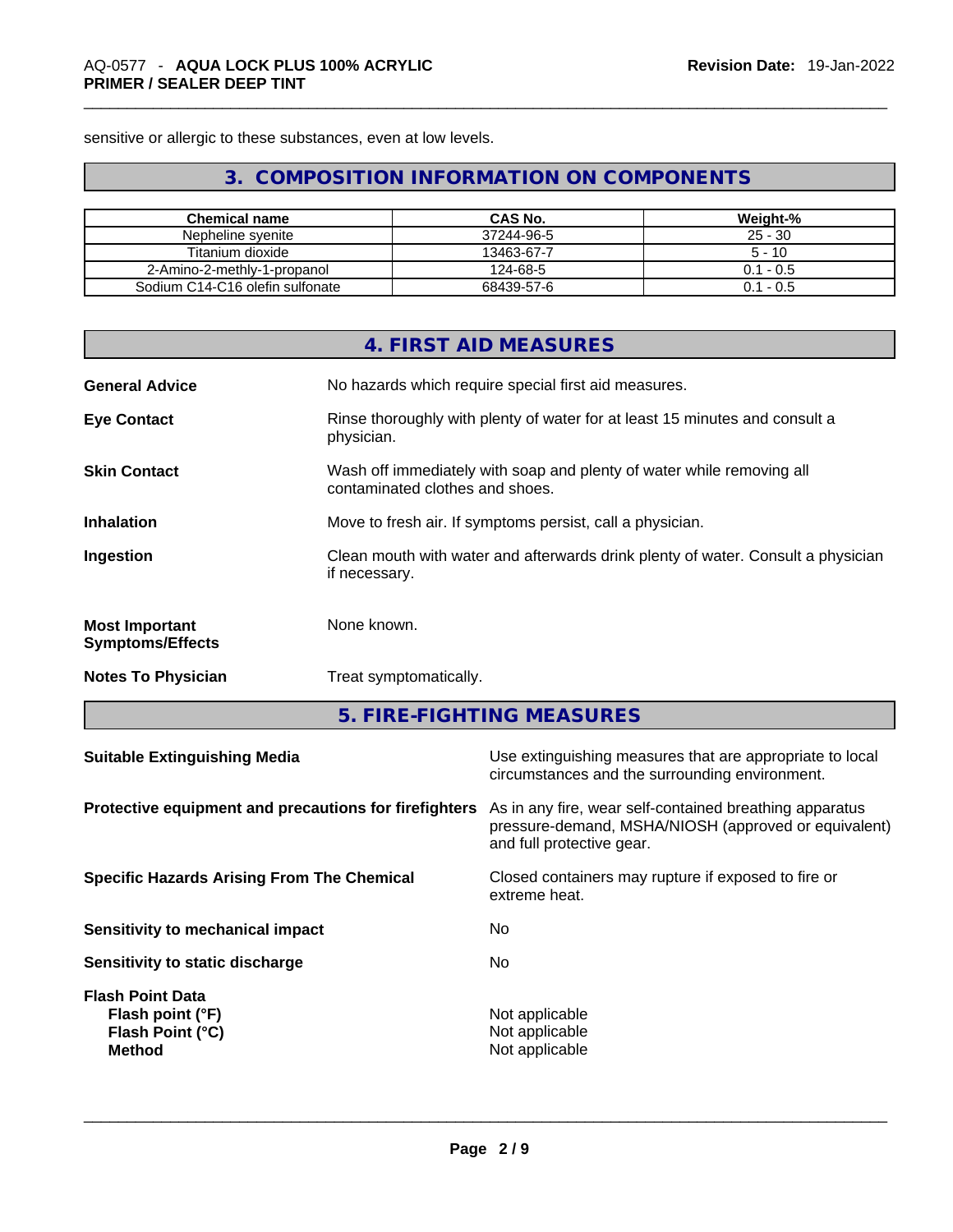### **Flammability Limits In Air**

| Lower flammability limit:<br><b>Upper flammability limit:</b> |           | Not applicable<br>Not applicable |                       |    |
|---------------------------------------------------------------|-----------|----------------------------------|-----------------------|----|
| NFPA                                                          | Health: 1 | <b>Flammability:</b> 0           | <b>Instability:</b> 0 | Sp |

**NFPA Health:** 1 **Flammability:** 0 **Instability:** 0 **Special:** Not Applicable

### **NFPA Legend**

- 0 Not Hazardous
- 1 Slightly
- 2 Moderate
- 3 High
- 4 Severe

*The ratings assigned are only suggested ratings, the contractor/employer has ultimate responsibilities for NFPA ratings where this system is used.* 

*Additional information regarding the NFPA rating system is available from the National Fire Protection Agency (NFPA) at www.nfpa.org.* 

### **6. ACCIDENTAL RELEASE MEASURES**

| <b>Personal Precautions</b>      | Avoid contact with skin, eyes and clothing. Ensure adequate ventilation.                                                                                                         |
|----------------------------------|----------------------------------------------------------------------------------------------------------------------------------------------------------------------------------|
| <b>Other Information</b>         | Prevent further leakage or spillage if safe to do so.                                                                                                                            |
| <b>Environmental precautions</b> | See Section 12 for additional Ecological Information.                                                                                                                            |
| <b>Methods for Cleaning Up</b>   | Soak up with inert absorbent material. Sweep up and shovel into suitable<br>containers for disposal.                                                                             |
|                                  | 7. HANDLING AND STORAGE                                                                                                                                                          |
| <b>Handling</b>                  | Avoid contact with skin, eyes and clothing. Avoid breathing vapors, spray mists or<br>sanding dust. In case of insufficient ventilation, wear suitable respiratory<br>equipment. |
| <b>Storage</b>                   | Keep container tightly closed. Keep out of the reach of children.                                                                                                                |
|                                  |                                                                                                                                                                                  |

**Incompatible Materials** No information available

**8. EXPOSURE CONTROLS/PERSONAL PROTECTION** 

### **Exposure Limits**

| $P_{\rm max}$<br>…ner<br>шсаг<br>паше | . .<br>⊬اف<br>"<br>. | <b>DE</b><br>$\mathbf{r}$<br>-- |
|---------------------------------------|----------------------|---------------------------------|
| ⊓tar<br>n dioxide<br>ាបេក             | <b>TWA</b><br>17     | $ -$<br>∆ו∧ר<br>ma,             |

### **Legend**

ACGIH - American Conference of Governmental Industrial Hygienists Exposure Limits OSHA - Occupational Safety & Health Administration Exposure Limits N/E - Not Established

**Engineering Measures** Ensure adequate ventilation, especially in confined areas.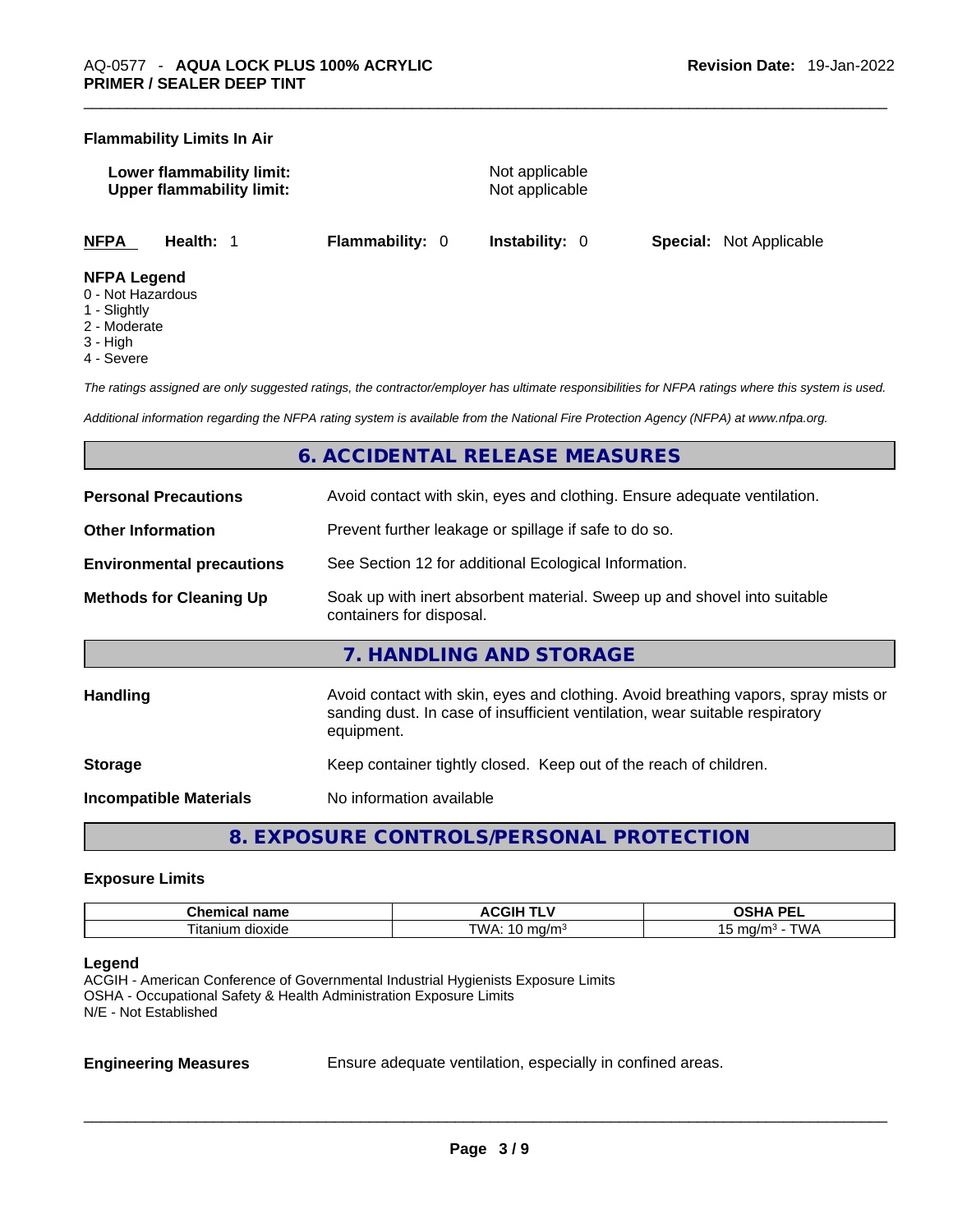| <b>Personal Protective Equipment</b> |                                                                                                                                     |
|--------------------------------------|-------------------------------------------------------------------------------------------------------------------------------------|
| <b>Eye/Face Protection</b>           | Safety glasses with side-shields.                                                                                                   |
| <b>Skin Protection</b>               | Protective gloves and impervious clothing.                                                                                          |
| <b>Respiratory Protection</b>        | In case of insufficient ventilation wear suitable respiratory equipment.                                                            |
| <b>Hygiene Measures</b>              | Avoid contact with skin, eyes and clothing. Remove and wash contaminated<br>clothing before re-use. Wash thoroughly after handling. |

### **9. PHYSICAL AND CHEMICAL PROPERTIES**

**Appearance** liquid **Odor Odor Odor Odor Odor Odor** *little* **or no odor Odor Threshold**<br> **Density (Ibs/gal)**<br> **Density (Ibs/gal)**<br> **No information available**<br>
10.85 - 10.95 **Density (Ibs/gal)** 10.85 - 10.95<br> **Specific Gravity** 1.30 - 1.32 **Specific Gravity pH bH 1 Viscosity (cps) Viscosity (cps) No information available Solubility(ies)**<br> **Water solubility**<br> **Water solubility**<br>
Mo information available **Evaporation Rate No information available No information available Vapor pressure**  No information available **No information** available **Vapor density No information available No** information available **Wt. % Solids** 50 - 60 **Vol. % Solids** 35 - 45 **Wt. % Volatiles Vol. % Volatiles** 55 - 65 **VOC** Regulatory Limit (g/L) **Boiling Point (°F)** 212 **Boiling Point (°C)** 100 **Freezing point (°F)** 32 **Freezing Point (°C)** 0 **Flash point (°F)** Not applicable **Flash Point (°C)** Not applicable **Method** Not applicable **Flammability (solid, gas)** Not applicable **Upper flammability limit:**<br> **Lower flammability limit:**<br>
Not applicable<br>
Not applicable **Lower flammability limit:**<br> **Autoignition Temperature (°F)** Not applicable Not applicable **Autoignition Temperature (°F)**<br> **Autoignition Temperature (°C)** No information available **Autoignition Temperature (°C) Decomposition Temperature (°F)** No information available **Decomposition Temperature (°C)** No information available **Partition coefficient Community Contract Contract Contract Contract Contract Contract Contract Contract Contract Contract Contract Contract Contract Contract Contract Contract Contract Contract Contract Contract Contr** 

# **No information available**

### **10. STABILITY AND REACTIVITY**

| <b>Reactivity</b>          | Not Applicable                  |
|----------------------------|---------------------------------|
| <b>Chemical Stability</b>  | Stable under normal conditions. |
| <b>Conditions to avoid</b> | Prevent from freezing.          |
|                            |                                 |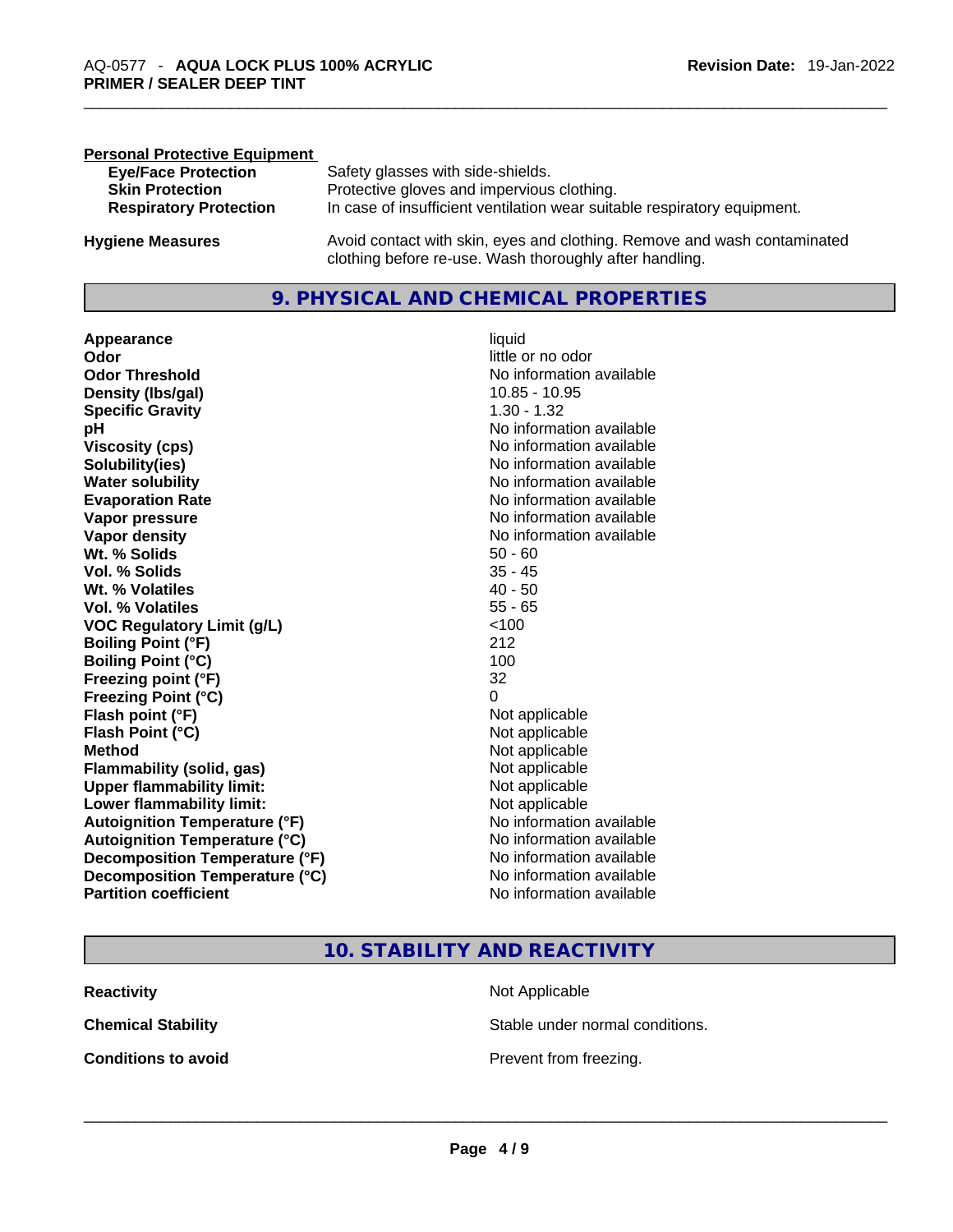| <b>Incompatible Materials</b>                               | No materials to be especially mentioned.                                                                        |
|-------------------------------------------------------------|-----------------------------------------------------------------------------------------------------------------|
| <b>Hazardous Decomposition Products</b>                     | None under normal use.                                                                                          |
| Possibility of hazardous reactions                          | None under normal conditions of use.                                                                            |
|                                                             | 11. TOXICOLOGICAL INFORMATION                                                                                   |
| <b>Product Information</b>                                  |                                                                                                                 |
| Information on likely routes of exposure                    |                                                                                                                 |
| <b>Principal Routes of Exposure</b>                         | Eye contact, skin contact and inhalation.                                                                       |
| <b>Acute Toxicity</b>                                       |                                                                                                                 |
| <b>Product Information</b>                                  | No information available                                                                                        |
|                                                             | Symptoms related to the physical, chemical and toxicological characteristics                                    |
| <b>Symptoms</b>                                             | No information available                                                                                        |
|                                                             | Delayed and immediate effects as well as chronic effects from short and long-term exposure                      |
| Eye contact                                                 | May cause slight irritation.                                                                                    |
| <b>Skin contact</b>                                         | Substance may cause slight skin irritation. Prolonged or repeated contact may dry<br>skin and cause irritation. |
| <b>Inhalation</b>                                           | May cause irritation of respiratory tract.                                                                      |
| Ingestion                                                   | Ingestion may cause gastrointestinal irritation, nausea, vomiting and diarrhea.                                 |
| <b>Sensitization</b>                                        | No information available                                                                                        |
| <b>Neurological Effects</b>                                 | No information available.                                                                                       |
| <b>Mutagenic Effects</b>                                    | No information available.                                                                                       |
| <b>Reproductive Effects</b>                                 | No information available.                                                                                       |
| <b>Developmental Effects</b><br><b>Target organ effects</b> | No information available.<br>No information available.                                                          |
| <b>STOT - single exposure</b>                               | No information available.                                                                                       |
| STOT - repeated exposure                                    | No information available.                                                                                       |
| Other adverse effects                                       | No information available.                                                                                       |
| <b>Aspiration Hazard</b>                                    | No information available                                                                                        |

### **Numerical measures of toxicity**

**The following values are calculated based on chapter 3.1 of the GHS document**

**ATEmix (oral)** 188756 mg/kg

### **Component Information**

| Chemical name                                 | Oral LD50             | Dermal LD50             | Inhalation LC50     |
|-----------------------------------------------|-----------------------|-------------------------|---------------------|
| Titanium dioxide<br>13463-67-7                | $> 10000$ mg/kg (Rat) |                         |                     |
| 2-Amino-2-methly-1-propanol<br>124-68-5       | $= 2900$ mg/kg (Rat)  | $>$ 2000 mg/kg (Rabbit) |                     |
| Sodium C14-C16 olefin sulfonate<br>68439-57-6 | $= 2220$ mg/kg (Rat)  | > 740 mg/kg (Rabbit)    | > 52 mg/L (Rat) 4 h |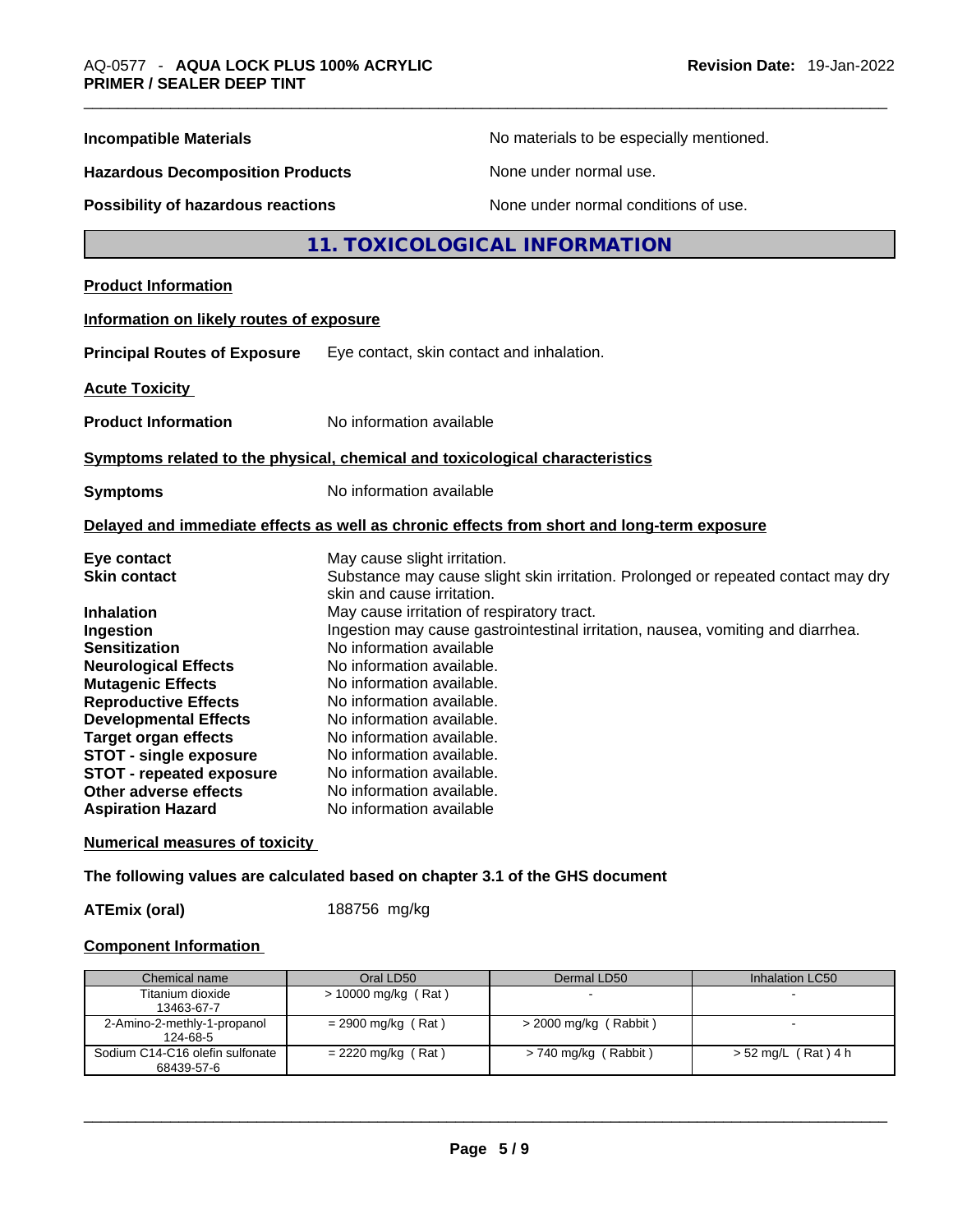### **Chronic Toxicity**

### **Carcinogenicity**

*The information below indicates whether each agency has listed any ingredient as a carcinogen:.* 

| <b>Chemical name</b>  | <b>IARC</b>          | <b>NTP</b> | OSHA   |
|-----------------------|----------------------|------------|--------|
|                       | 2B<br>Possible Human |            | Listed |
| Titanium J<br>dioxide | Carcinogen           |            |        |

• Although IARC has classified titanium dioxide as possibly carcinogenic to humans (2B), their summary concludes: "No significant exposure to titanium dioxide is thought to occur during the use of products in which titanium dioxide is bound to other materials, such as paint."

### **Legend**

IARC - International Agency for Research on Cancer NTP - National Toxicity Program OSHA - Occupational Safety & Health Administration

**12. ECOLOGICAL INFORMATION** 

### **Ecotoxicity Effects**

The environmental impact of this product has not been fully investigated.

### **Product Information**

### **Acute Toxicity to Fish**

No information available

### **Acute Toxicity to Aquatic Invertebrates**

No information available

### **Acute Toxicity to Aquatic Plants**

No information available

### **Persistence / Degradability**

No information available.

### **Bioaccumulation**

No information available.

### **Mobility in Environmental Media**

No information available.

### **Ozone**

No information available

### **Component Information**

### **Acute Toxicity to Fish**

Titanium dioxide

 $LC50:$  > 1000 mg/L (Fathead Minnow - 96 hr.)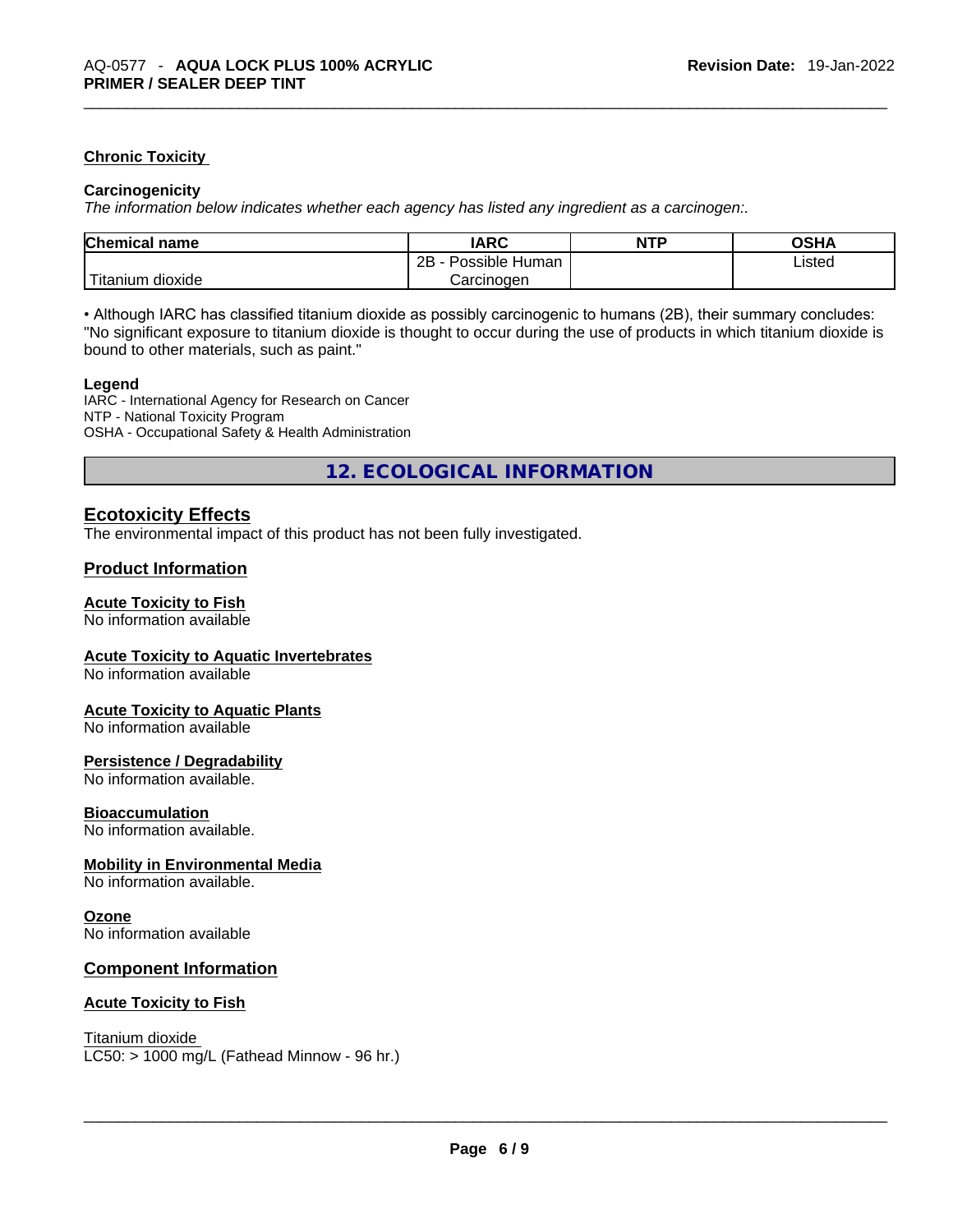### **Acute Toxicity to Aquatic Invertebrates**

No information available

### **Acute Toxicity to Aquatic Plants**

No information available

|                              | 13. DISPOSAL CONSIDERATIONS                                                                                                                                                                                               |
|------------------------------|---------------------------------------------------------------------------------------------------------------------------------------------------------------------------------------------------------------------------|
| <b>Waste Disposal Method</b> | Dispose of in accordance with federal, state, and local regulations. Local<br>requirements may vary, consult your sanitation department or state-designated<br>environmental protection agency for more disposal options. |
|                              | 14. TRANSPORT INFORMATION                                                                                                                                                                                                 |
| <b>DOT</b>                   | Not regulated                                                                                                                                                                                                             |
| <b>ICAO/IATA</b>             | Not regulated                                                                                                                                                                                                             |
| <b>IMDG / IMO</b>            | Not regulated                                                                                                                                                                                                             |
|                              | <b>15. REGULATORY INFORMATION</b>                                                                                                                                                                                         |
|                              |                                                                                                                                                                                                                           |

### **International Inventories**

| <b>TSCA: United States</b> | Yes - All components are listed or exempt. |
|----------------------------|--------------------------------------------|
| <b>DSL: Canada</b>         | Yes - All components are listed or exempt. |

### **Federal Regulations**

### **SARA 311/312 hazardous categorization**

| Acute health hazard               | No |
|-----------------------------------|----|
| Chronic Health Hazard             | Nο |
| Fire hazard                       | Nο |
| Sudden release of pressure hazard | Nο |
| Reactive Hazard                   | N٥ |

### **SARA 313**

Section 313 of Title III of the Superfund Amendments and Reauthorization Act of 1986 (SARA). This product contains a chemical or chemicals which are subject to the reporting requirements of the Act and Title 40 of the Code of Federal Regulations, Part 372:

*None*

### **Clean Air Act,Section 112 Hazardous Air Pollutants (HAPs) (see 40 CFR 61)**

This product contains the following HAPs: \_\_\_\_\_\_\_\_\_\_\_\_\_\_\_\_\_\_\_\_\_\_\_\_\_\_\_\_\_\_\_\_\_\_\_\_\_\_\_\_\_\_\_\_\_\_\_\_\_\_\_\_\_\_\_\_\_\_\_\_\_\_\_\_\_\_\_\_\_\_\_\_\_\_\_\_\_\_\_\_\_\_\_\_\_\_\_\_\_\_\_\_\_

*None*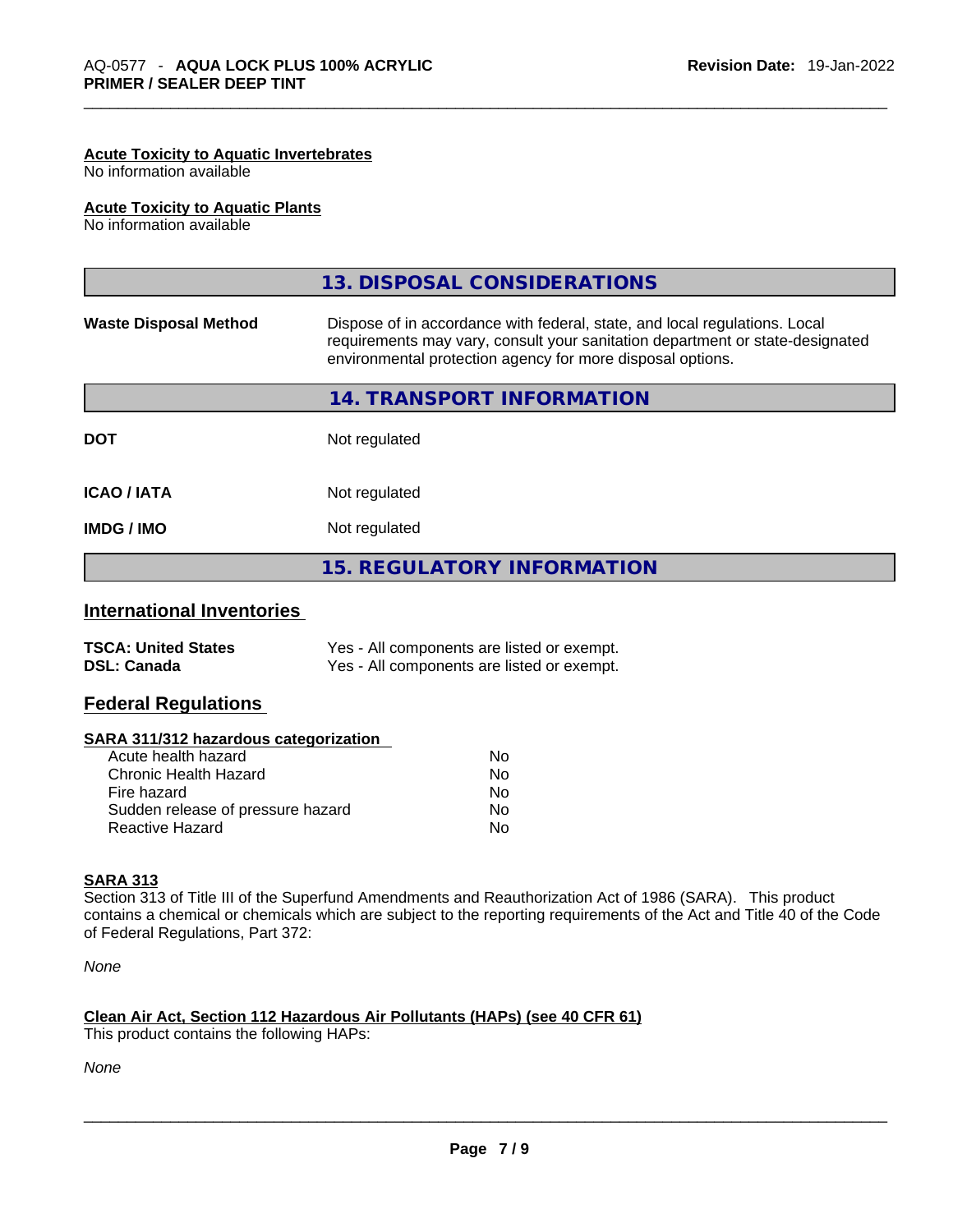### **US State Regulations**

### **California Proposition 65**

**WARNING:** This product can expose you to chemicals including Titanium dioxide, which are known to the State of California to cause cancer, and Toluene which are known to the State of California to cause birth defects or other reproductive harm. For more information go to www.P65Warnings.ca.gov

### **State Right-to-Know**

| Chemi<br>$-$<br>name<br>нса | Ma:<br>- - -<br>. | ------<br>Nev<br>ים ו<br>. . | .novibranie<br>Ήο |
|-----------------------------|-------------------|------------------------------|-------------------|
| dioxide<br>itanium          |                   |                              |                   |

### **Legend**

X - Listed

## **16. OTHER INFORMATION**

| HMIS -<br>Health: 1 | <b>Flammability: 0</b> |  | <b>Reactivity: 0 PPE: -</b> |  |  |
|---------------------|------------------------|--|-----------------------------|--|--|
|---------------------|------------------------|--|-----------------------------|--|--|

### **HMIS Legend**

- 0 Minimal Hazard
- 1 Slight Hazard
- 2 Moderate Hazard
- 3 Serious Hazard
- 4 Severe Hazard
- \* Chronic Hazard
- X Consult your supervisor or S.O.P. for "Special" handling instructions.

Note: The PPE rating has intentionally been left blank. Choose appropriate PPE that will protect employees from the hazards the material will *present under the actual normal conditions of use.* 

*Caution: HMISÒ ratings are based on a 0-4 rating scale, with 0 representing minimal hazards or risks, and 4 representing significant hazards or risks. Although HMISÒ ratings are not required on MSDSs under 29 CFR 1910.1200, the preparer, has chosen to provide them. HMISÒ ratings are to be used only in conjunction with a fully implemented HMISÒ program by workers who have received appropriate HMISÒ training. HMISÒ is a registered trade and service mark of the NPCA. HMISÒ materials may be purchased exclusively from J. J. Keller (800) 327-6868.* 

 **WARNING!** If you scrape, sand, or remove old paint, you may release lead dust. LEAD IS TOXIC. EXPOSURE TO LEAD DUST CAN CAUSE SERIOUS ILLNESS, SUCH AS BRAIN DAMAGE, ESPECIALLY IN CHILDREN. PREGNANT WOMEN SHOULD ALSO AVOID EXPOSURE.Wear a NIOSH approved respirator to control lead exposure. Clean up carefully with a HEPA vacuum and a wet mop. Before you start, find out how to protect yourself and your family by contacting the National Lead Information Hotline at 1-800-424-LEAD or log on to www.epa.gov/lead.

**Prepared By Product Stewardship Department** Benjamin Moore & Co. 101 Paragon Drive Montvale, NJ 07645